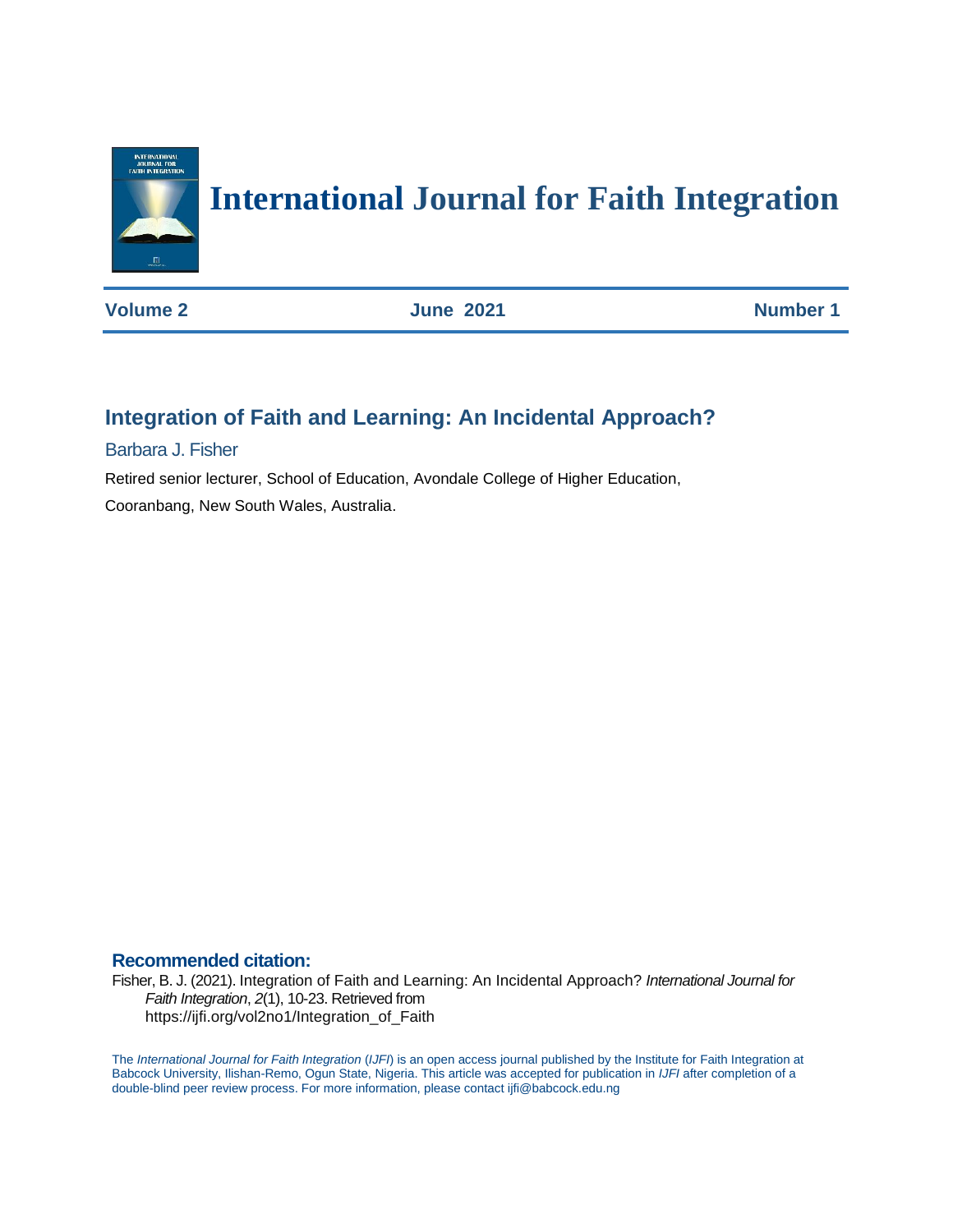Barbara J. Fisher

Retired senior lecturer at the School of Education at Avondale University College, Cooranbang, New South Wales, Australia

#### **ABSTRACT**

In recent decades the 'Integration of Faith and Learning' (IFL) concept, and its application have prompted research, dialogue and deliberation amongst SDA academics, researchers and educators (Akers & Moon, 1980a; Korniejczuk, 1994; Nwosu, 1999; Rasi, 2013; Roy, 2001; Taylor, 2012). It is the IFL concept that makes Christian education unique. Yet, despite all the research and information available about IFL the author has discovered that an 'Intentional' or an 'Incidental' approach to integrating faith and learning in the Christian classroom is still a topic of discussion and debate among teachers. Therefore, in this article the author proposes that both 'Incidental' and 'Intentional' IFL approaches are complementary and indispensable if a balanced and realistic engagement with Christian education is to be experienced by the students. The application of this thesis in the elementary school setting is then discussed and practical suggestions for its implementation outlined and explored.

### **Introduction**

The first-grade class listened attentively as the Christian teacher read 1 Thessalonians 4:17 (NIV). "After that, we who are still alive and are left will be caught up together with them in the clouds to meet the Lord in the air. And so we will be with the Lord forever." The children had been learning about space travel and the teacher wanted to 'Intentionally' turn the children's thoughts to consider and ponder what heavenly space travel will be like at the second coming of Jesus. A lively and energetic class discussion concerning the Bible text's implications had everyone actively contributing except Samuel, a discerning and lively six-year-old. He had been sitting quietly and thoughtfully throughout the discussion of being "caught up together with them in the clouds to meet the Lord in the air". Suddenly he raised his hand. In a very solemn and serious voice, Samuel queried: "What happens if you are frightened of heights?" As Christian teachers, we can smile at Samuel's creative insights but what a perfect God-given opportunity for an 'Incidental' faith learning moment. This scenario, the author argues, exemplifies how teachers can 'Intentionally' plan for faith and integration and because of student questions, comments and observations, also realise 'Incidental' IFL opportunities in the same lesson.

In recent decades the 'Integration of Faith and Learning' (IFL) concept, and its application ('Intentional' and/or 'Incidental'), have prompted research, dialogue and deliberation amongst Seventh-day Adventist academics, researchers and educators (Akers & Moon, 1980a; Korniejczuk & Kijai, 1994; Nwosu, 1999; Rasi, 2013; Roy, 2001; Taylor, 2012). For more than 50 years non-Seventh-day Adventist scholars have been suggesting that Christian education and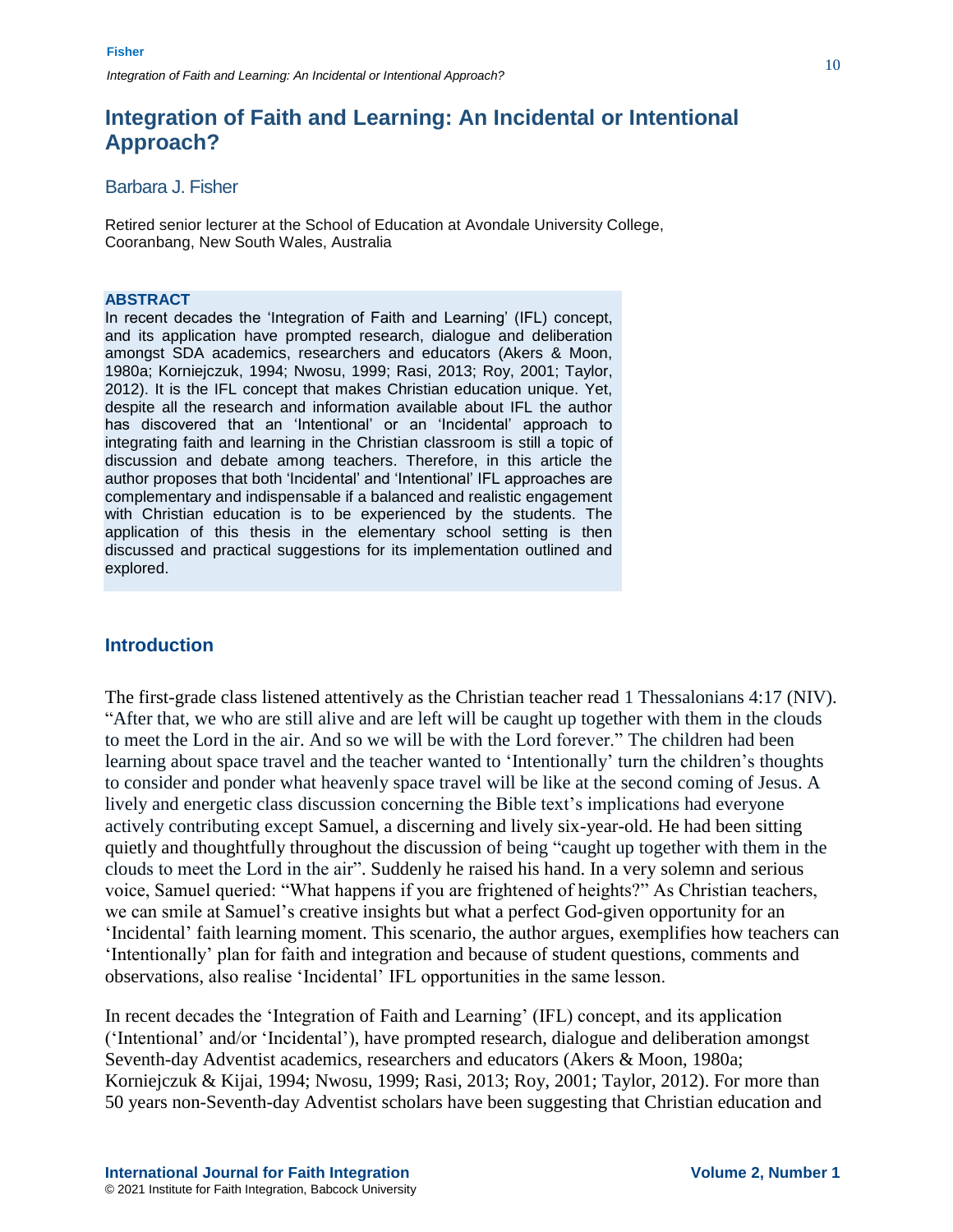**Fisher**

*Integration of Faith and Learning: An Incidental or Intentional Approach?*

the integration of faith and learning is what makes Christian education unique and decidedly different from secular education (Hegland, 1954); (Trueblood, 1959); (Gaebelein, 1968); (Chadwick, 1982); (Heie & Wolfe, 1987); (Holmes, 1987). Interestingly, White contended that the work of "education and redemption are one" (1952, p. 30), and that, "The students in our schools and all our youth should be given an education that will strengthen them in the faith" (1905, para. 2). From these statements, it would appear that Seventh-day Adventist (SDA) education was provided with a head start regarding the understanding of the concept of IFL and its importance in SDA schools.

More recently though, IFL has been promoted worldwide in SDA educational institutions through the seminars entitled: *Christ in the Classroom* (Rasi, 1988-2009). These seminars required participating SDA teachers to research and present papers promoting IFL in their academic discipline and its application in the SDA school setting. Yet, according to Nwosu (1999), Burton and Nwosu (2003), and Beardsley (2009), the application and acceptance of IFL still appear to be quite varied across the worldwide SDA school system. (Korniejczuk and Kijai 1994, p. 79) comments that, "Some emphasize faith and diminish learning; others accentuate learning and relegate faith to an isolated corner of the curriculum". (Crenshaw 2013 p. ii) research reveals that the educators in her study where eager to intentionally integrate of faith and learning in their classrooms, "though some revealed that they struggled to articulate how they would do it".

### **Effective Faith and Learning Integration**

(Akers and Moon 1980a, p.16) ask teachers to consider the following question: "Who's 'on center stage' in my classroom: God or man? (Am I merely a humanist, who is involved with a man at work in his world, or a theist, studying God at work in *His* world?)". All education and teachers are worldview focused and driven. Edlin (2014, p. i.) further points out:

There is no neutrality in education. That is, all education is inescapably philosophically committed (i.e., religious) as it seeks to nurture students in a manner consistent with the beliefs, reality, and practices of its key stakeholders and curriculum designers.

Palmer (1998) and Crenshaw (2013) comment that, "educators teach who they are and what they believe" (p. 262). So, (Harris, 2004, p.5) reminds teachers that effective IFL is dependent on Christian teachers having "a thorough, accurate and carefully thought through understanding of the Bible, together with a good knowledge of how academic knowledge claims are made and the worldviews underlying these claims". Effective IFL, comments (Akers, 1993, p.8), is "more than laminating a religious perspective onto traditional secular subject matter". (Taylor, 2000, p.423) reminds Christian teachers that effective IFL requires "a foundational understanding of Christian education, a personal commitment to think and teach Christianly, and concentrated effort to move forward, by the grace of God". (Crenshaw, 2013, p.16) further contends that, "Christianity in relation to learning must not be understood as a bonus or an add-on but as a worldview that challenges other competing worldviews such as secularism or naturalism", while (Harris, 2004, p.140) maintains that a biblical-Christian worldview underpins all effective IFL because:

The Christian worldview, as a Christ-centered 'theory of everything,' begins with a proper understanding of the Bible and extends through philosophical exploration into a conceptual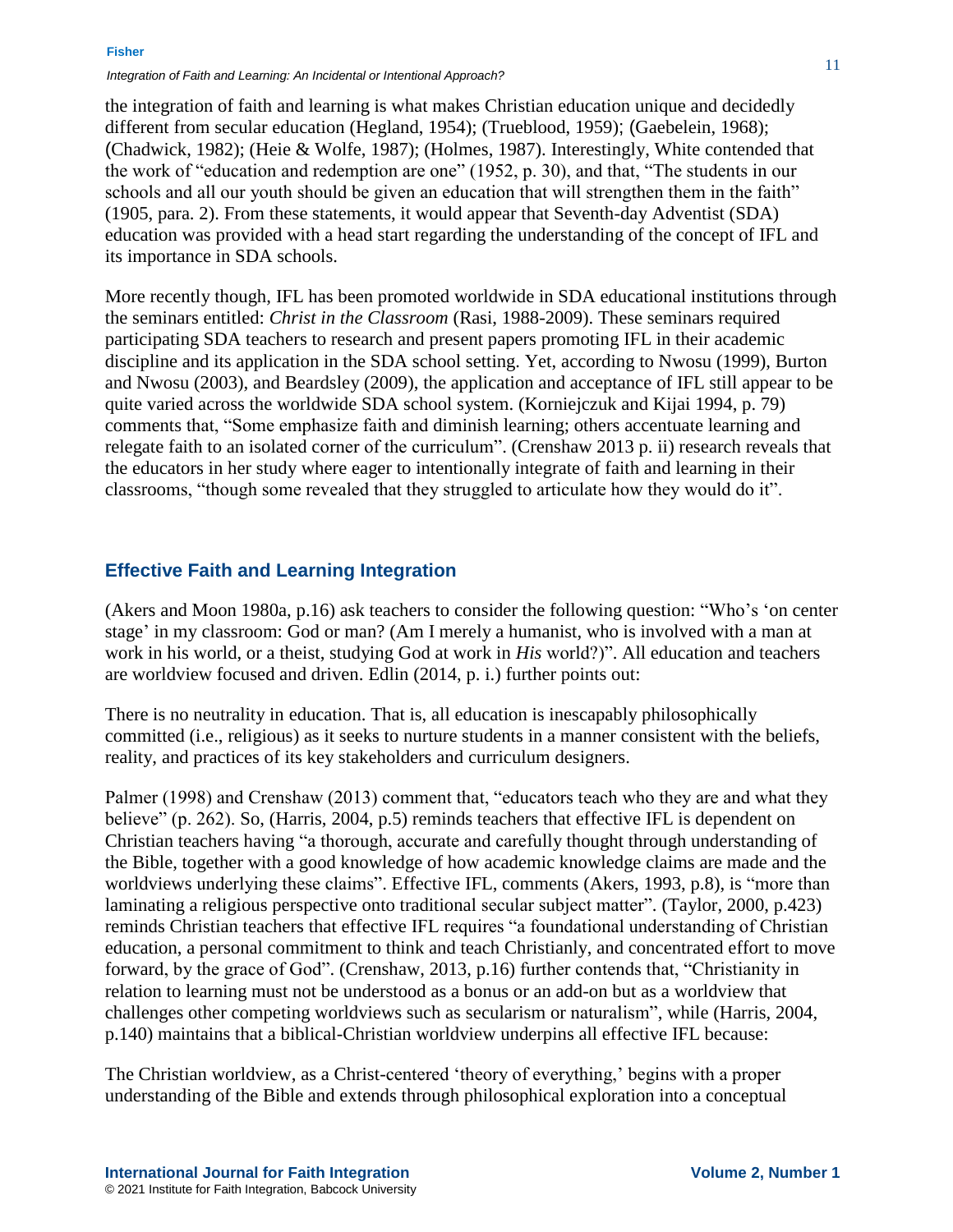scheme that encompasses all knowledge and all life. This worldview is distinctively different from those of naturalism and postmodernism.

Therefore, as (Fisher, 2010, p.3) points out, if Christian teachers are able to articulate a personal worldview they will be "consciously aware of its influence on their teaching methods, choice of curriculum and their interactions with students" and there will be observable evidence of IFL distinctiveness and effectiveness in their classrooms.

### **A Personal Reflection**

An appreciation of the problems educators revealed in Crenshaw's (2013) research really resonated with the author because of her struggles as a Christian teacher to intentionally and effectively apply IFL in the classroom. Back in the late 1960s, the author was a young graduate elementary SDA teacher placed in a SDA school for her first teaching appointment. Until studying elementary teacher training at Avondale College of Higher Education, the majority of the author's educational experiences had been in government schools. During her study at Avondale College of Higher Education, she had learnt that her Christian classroom needed to be different from the local government school because of the Christian school ethos. But, what did this look like in the elementary classroom? Because of no previous personal Christian education experience prior to her Avondale College of Higher Education, the author, as a young teacher, daily struggled to apply her newly acquired IFL knowledge in the classroom.

The author knew the content she was required to teach in her Christian classroom because of the government curriculum, but she needed to answer the question: Why and how would a Christian teacher teach this content? Once the author started to analyse the required government curriculum, she was astounded to discover that inadvertently and unconsciously she could promote a conflicting and non-Christian worldview in her SDA classroom. Because all academic knowledge has an underlying worldview, she discovered it was imperative to have a conscious awareness of her personal faith, beliefs, and worldview to be able to detect any conflicting worldviews evidenced in the government curriculum. Her constant challenge was succinctly articulated in (Colossians 2:8 NIV): "See to it that no one takes you captive through hollow and deceptive philosophy, which depends on human tradition and the elemental spiritual forces of this world rather than on Christ."

So, effective Christian education requires an approach to education that presents no dichotomy between the sacred and secular domains. Dichotomy of learning occurs, the author discovered, when faith experiences and learning are relegated to different spheres (Taylor, 2000). Interestingly, instructions regarding daily living, with no separation between the secular and sacred, were given to the Children of Israel in Old Testament times (Deuteronomy 6:6-9). However, this group of people repeatedly chose to revert to and embrace a pagan lifestyle. So, Moses had to repeat his counsel concerning the false dichotomy of the secular and sacred. He said:

Fix these words of mine [God] in your hearts and minds; tie them as symbols on your hands and bind them on your foreheads. Teach them to your children, talking about them when you sit at home and when you walk along the road, when you lie down and when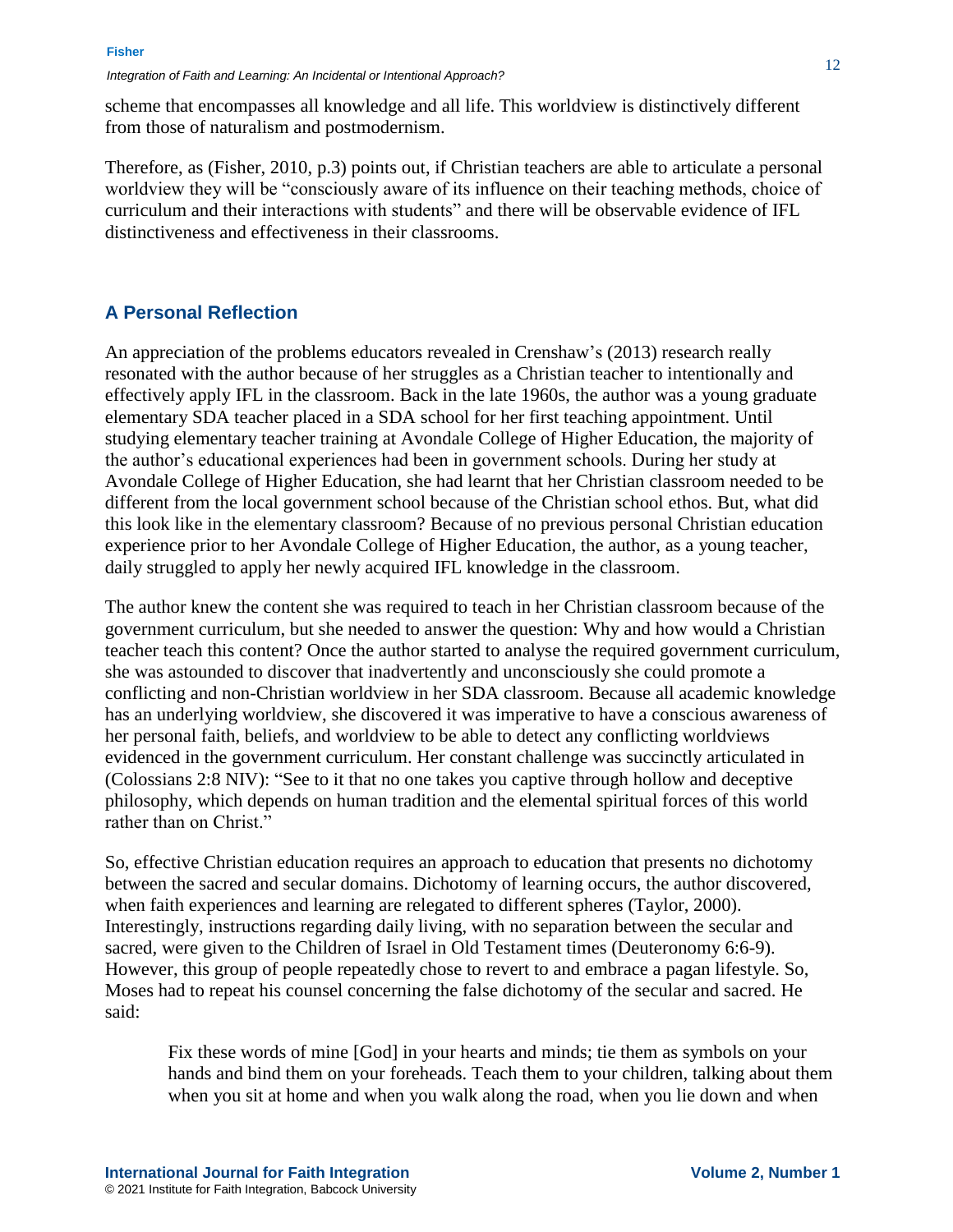you get up. Write them on the doorframes of your houses and on your gates. (Deuteronomy 11:18-20 NIV)

These inspired words delineated, for the author, the importance of being aware of a worldview approach that encompassed both the sacred and secular spheres of life.

According to (Stonestreet, 2016, p.1), "A holistically Christian education is an education with Christian goals, with a Christian vision, with Christian pedagogy, and with a Christian understanding of who it is that we're actually teaching". A Christian worldview pragmatically and effectively applied in her classroom now became the studied goal of the author. Consequently, she set about to create a distinctly different classroom from that which she had experienced in her schooling.

But to add conviction and authenticity to her teaching, the author understood that a Christian teacher needed to model her beliefs and be able to truthfully explain them to her students. (Gaebelein, 1968, p.37) notes that it is the teacher's influence that "conditions the world view of the pupil". The influence of a kind, caring, and committed Christian teacher is immeasurable (Akers, 1993). So, unless the author consistently demonstrated a personal daily, dynamic relationship with Jesus, then her preparation for and application of IFL in the Christian classroom became just hollow words and interactions.

### **Incidental or Intentional Christian IFL Strategies**

Because of the author's outlined struggles to apply IFL in her classroom, the application and understanding of IFL became a life-long passion. During her eleven years teaching elementary students in Australia and New Zealand, and thirty years training elementary pre-service teachers at Avondale College of Higher Education (Australia), the author's goal was to make IFL userfriendly and accessible.

The author has proposed that there are two conceptual IFL Strategies, 'Incidental' and 'Intentional' that can effectively and practically be applied in the Christian elementary classroom setting. From research literature (e.g., Nwosu, 1999), and personal experience, the author noted that it appears that some teachers utilized just one of the IFL Strategies. However, the author will argue that both 'Intentional' and 'Incidental' IFL strategies are necessary in the elementary classroom if a genuine approach to IFL is to be realized. In the next section of the article, the author will share original IFL approaches she created, developed and initiated in an attempt to effectively and intentionally teach IFL in her classroom.

### *The 'Incidental' IFL Christian Strategies Defined and Employed*

'Incidental' IFL has been defined by the author as: happenings and events arising from unplanned spontaneous question/s, comment or observation regarding faith, values, and belief that can be made by either the teacher or the students inside or outside the Christian classroom.

The following scenario is one example of 'Incidental' IFL that occurred when the author's class was outdoors in the school garden. Five-year-old Lee, involved in the class activity of weeding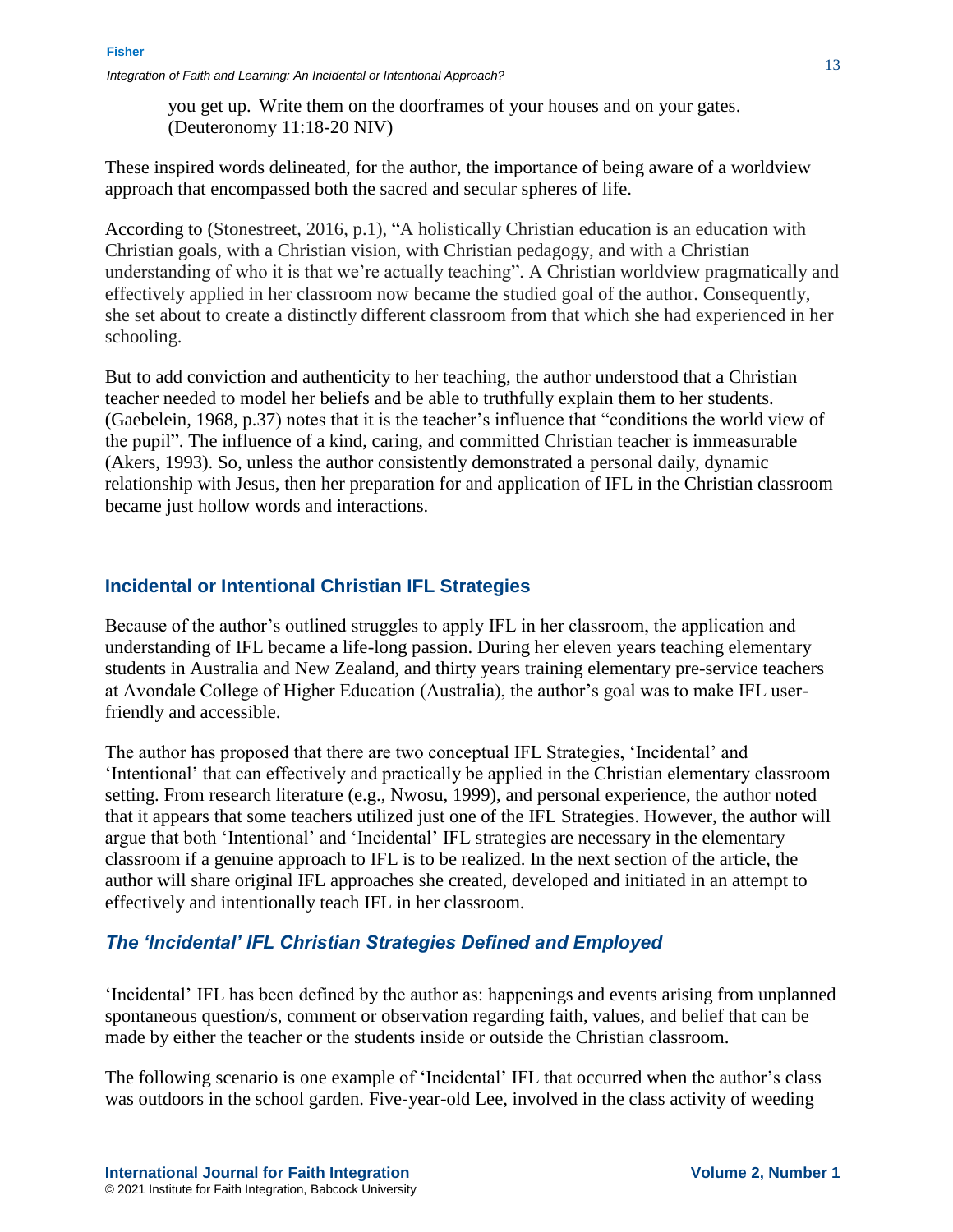#### **Fisher**

#### *Integration of Faith and Learning: An Incidental or Intentional Approach?*

the school garden, turned to her five-year-old classmate working beside her, and stated in exasperation, "We can blame Eve for having to do this! And don't be deceived, that is a weed!" Her classmate just stared in amazement, totally mystified by Lee's comments and observations! This teachable moment is what the author has termed 'Incidental' IFL because it happened spontaneously and was unplanned.

One Christian teacher told the author that 'Incidental' IFL was the most natural and effective method of implementing IFL in his classroom. (Korniejczuk, 1998, p.6) states that many teachers regard planned IFL as contrived and artificial. They believe that sporadic and 'Incidental' IFL provides authentic faith-learning encounters for their students. These teachers rely on the students to create spontaneous IFL moments. If a sporadic or incidental encounter is the only IFL approach used in the classroom, then the author contends that it could appear that IFL is merely tacked-on. Akers (1993), reminds teachers that, "This creates a dualism, created by the school itself, that sends a strong signal to youth about the place of religion".

### *The 'Intentional' IFL Strategy Defined and Explored*

The 'Intentional' IFL Strategy, in this article, will refer to two IFL application approaches identified as the 'Formal Curriculum' and the 'Hidden Curriculum'. The first application approach, the 'Formal Curriculum', the author contends, is planned for and entails deliberate classroom interactions, questions, comments, and observations involving the teacher and the student. The author proposes that 'Intentional' IFL is not only confined to the classroom. Rather, it can extend to activities outside the classroom such as, organized extra-curricular activities and interactions, sporting activities, campus surroundings and buildings, teacher and student and parent and teacher interactions. This second 'Intentional' IFL approach is referred to by the author as the 'Hidden Curriculum'.

### *'Intentional' IFL Christian Strategies in the Formal Curriculum*

After trial and error, the author developed her own classroom ideas for 'Intentional' IFL in the Formal Curriculum. (Rasi 2013) recent descriptive definition of effective and applied IFL really resonated with the author because he, Rasi (2013), had succinctly explained the process she found to be very helpful when implementing 'Intentional' IFL in her classroom. The author has taken the liberty to divide Rasi's statement into a two-step process, namely, *Planning* and *Implementation,* because that was how she intentionally applied IFL in her classroom. The two steps are summarized briefly below, followed by a description of some of the author's experiences, and the strategies she used in applying these steps in her classroom.

### *Step 1: Planning*

As explained by (Rasi, 2013, p.1), *"Teachers* integrating faith and values with teaching and learning approach their subjects from a biblical-Christian worldview perspective, discovering in their subject matter the themes and issues that naturally allow for an explicit connection to be made between the curricular content, on the one hand, and the Christian faith, beliefs, and values on the other".

In Step 1, therefore, Christian teachers actively look for faith themes, issues and explicit connections in the subject matter that naturally connect with the chosen lesson content. The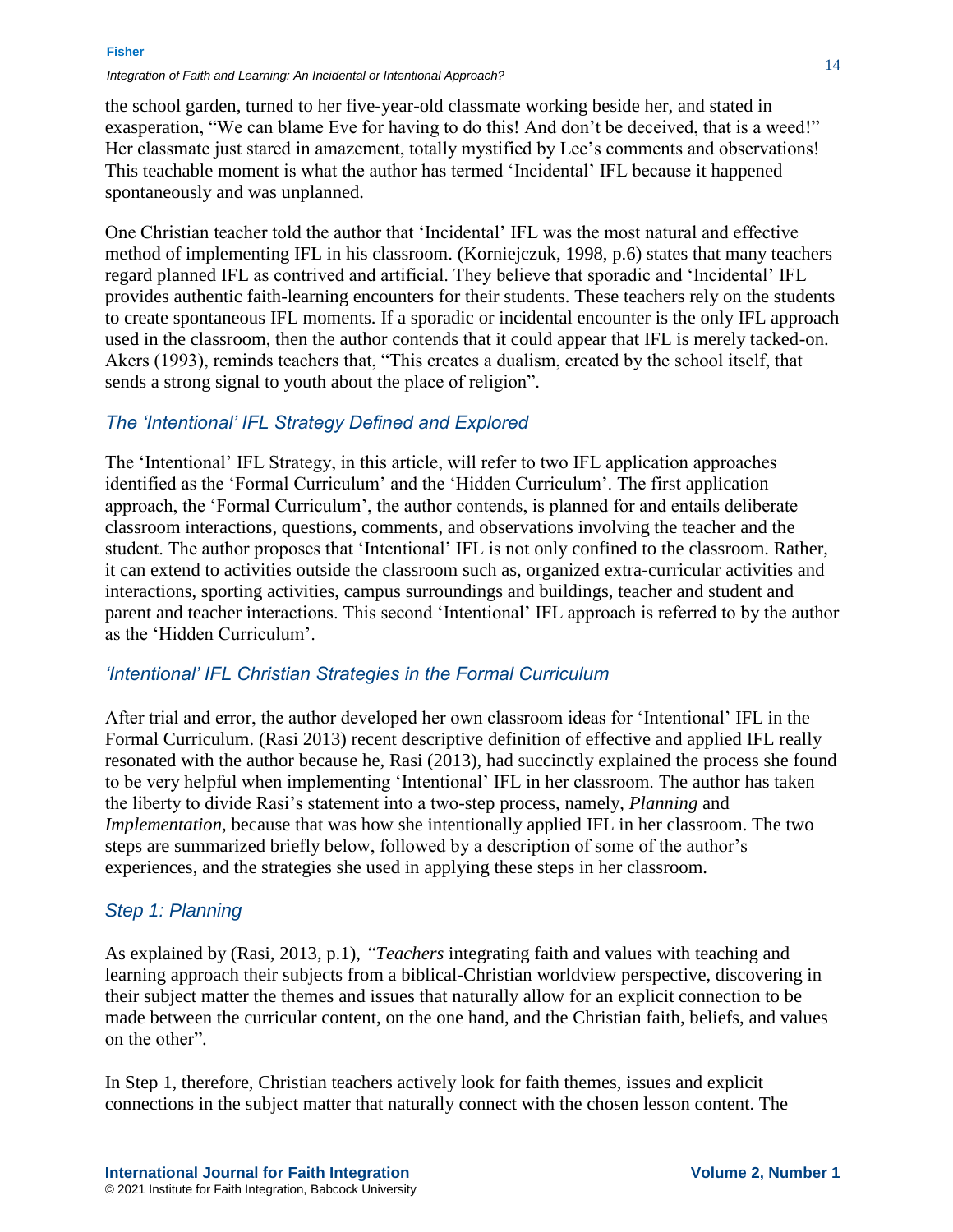collected information surrounding themes, issues and explicit connections is then used as the basis for planning the classroom 'Intentional' IFL Strategies.

### *Step 2: Implementation*

(Rasi, 2013, p.1) continues, "Teachers highlight these connections in their course plans, lectures, course assignments, class discussions, thought questions in examinations, and other learning experiences, with the goal of leading their students to develop their own Bible-based view of knowledge, values, life's purpose and destiny".

In short, Step 2 involves Christian teachers applying the planned explicit faith, belief, or values themes in the classroom.

*Planning:* As the author applied the planning step of 'Intentional' IFL in her classroom, she developed God-descriptors for each subject syllabus. This was one attempt to place God at the centre of all knowledge and subject matter: God-centric. This constant reminder, the author considered, would help her to choose, organise and implement 'Intentional' IFL Strategies that would help her to create a God-centred classroom. (Liftin, 2004, p.84) further expands on the author's idea by stating that: "Jesus Christ is the only One who can serve as the centerpiece of an entire curriculum, the One to whom we must relate everything and without whom no fact, no theory, no subject matter can be fully grasped and appreciated". (While Poe, 2004, p.27) reminds teachers that, "Faith cuts across all disciplines, even though all disciplines do not cut across one another".

The author's God-descriptors are listed in Table 1. Each elementary school subject has been assigned a specific God-descriptor to explain the reason for its inclusion in her God-centered classroom.

| <b>SUBJECT</b>                | <b>GOD-DESCRIPTOR</b>          |
|-------------------------------|--------------------------------|
| <b>BIBLE</b>                  | God's Amazing Love Story       |
| <b>CREATIVE ARTS</b>          | God, the Creative Artist       |
| <b>GEOGRAPHY</b>              | God's Landscapes & People      |
| HEALTH AND PHYSICAL EDUCATION | God's Living Temple            |
| <b>HISTORY</b>                | God's Epic Cosmic Story        |
| <b>LANGUAGE ARTS</b>          | God's Communication Strategies |
| <b>LITERATURE</b>             | God's Message                  |
| <b>MATHEMATICS</b>            | God's Order and Design         |
| <b>SCIENCE</b>                | God Behind the Seen            |
| <b>MUSIC</b>                  | God's Audible Harmony          |

### **Table 1**. School Subject and God-descriptors

The second strategy the author developed for the planning step involved a description of the 'Intentional' IFL goals she wanted in her classroom. The following Bible texts provided her with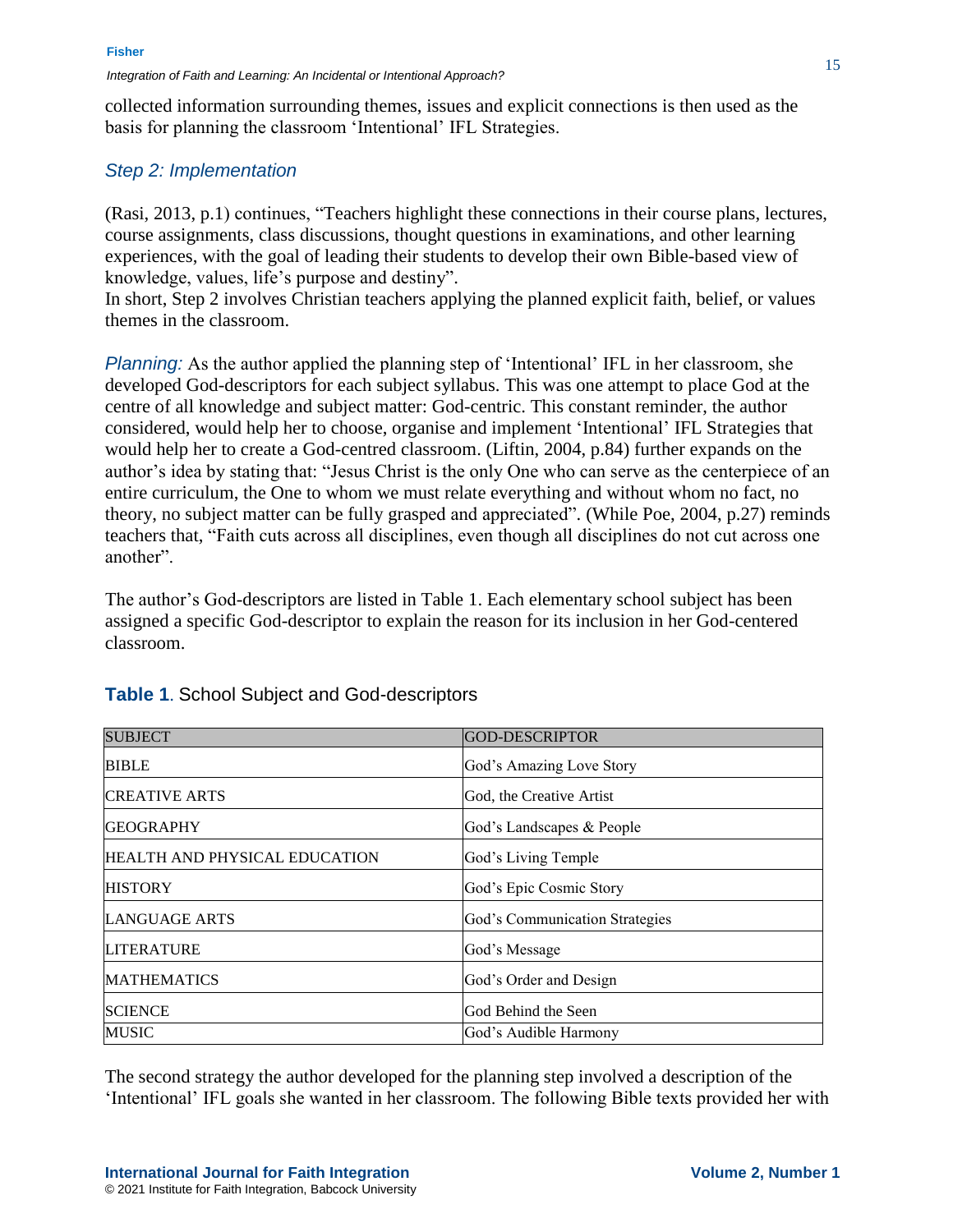reasons to build her 'Intentional' IFL Strategies on a Bible-based, Christian worldview. The author's Christian classroom approach would be:

- God centred: John  $3:16-17$ ; Col  $2:2$
- Bible focussed: 2 Timothy 3:16-17; Hebrews 4:12
- Holy Spirit inspired: John 16:13
- **Missional: Matthew 28:19-20**
- Redemptive: Ephesians 2:8-10
- Restorative: I Corinthians 15:49
- $\blacksquare$  Relational: John 4:1-25
- Discerning: 1 Timothy 4:1
- $\blacksquare$  Inclusive: Galatians 3:28
- Character forming: 2 Timothy 3:15
- $\blacksquare$  Intellectually appropriate: 1 Peter 3:15
- Content relevant: Luke 2:41-42
- Values evident: 1 Corinthians 13
- Service-oriented: John 13:34-35
- $\blacksquare$  Heavenly framed: John 14:1-3

*Implementation:* Having resolved the planning stage of 'Intentional' IFL in the classroom, the author then needed to implement Rasi's (2013) second step of the process. But how did teachers intentionally teach IFL from a biblical-Christian worldview perspective when they were required to teach from a mandated government curriculum? It became evident that the author knew what she was required to teach because it was all outlined in the syllabus. She was also aware that she needed to understand the reason for the government outlined topics in the syllabus, but most importantly, she needed to acknowledge why and how a Christian worldview would influence and guide her teaching of these skills, themes, and topics. (Van Dyk, 2000, p.87) reminds teachers that, "a worldview controls what you believe not only about the big picture, but also about subject matter, about children, and about the purposes of your efforts in the classroom".

The best way to resolve this challenging issue, the author learned, was to daily ask herself the following questions as she prepared her lessons. This also helped to prevent the author from unconsciously promoting a worldview with which she disagreed. The questions she asked were as follows:

- 1. Why has this information/skill/topic been included in the government syllabus?
- 2. What is the underlying philosophy of this government syllabus?
- 3. How does my Christian worldview and God's perspective relate to this mandated information/skill/topic?
- 4. Why am I teaching this information/skill/topic in an SDA classroom?

Once these questions had been answered, the author felt more confident in her ability to prepare a lesson plan that promoted a Christian worldview through activities chosen, values emphasised, and appropriate content. 'Intentional' IFL Strategies for the elementary knowledge subjects, e.g.,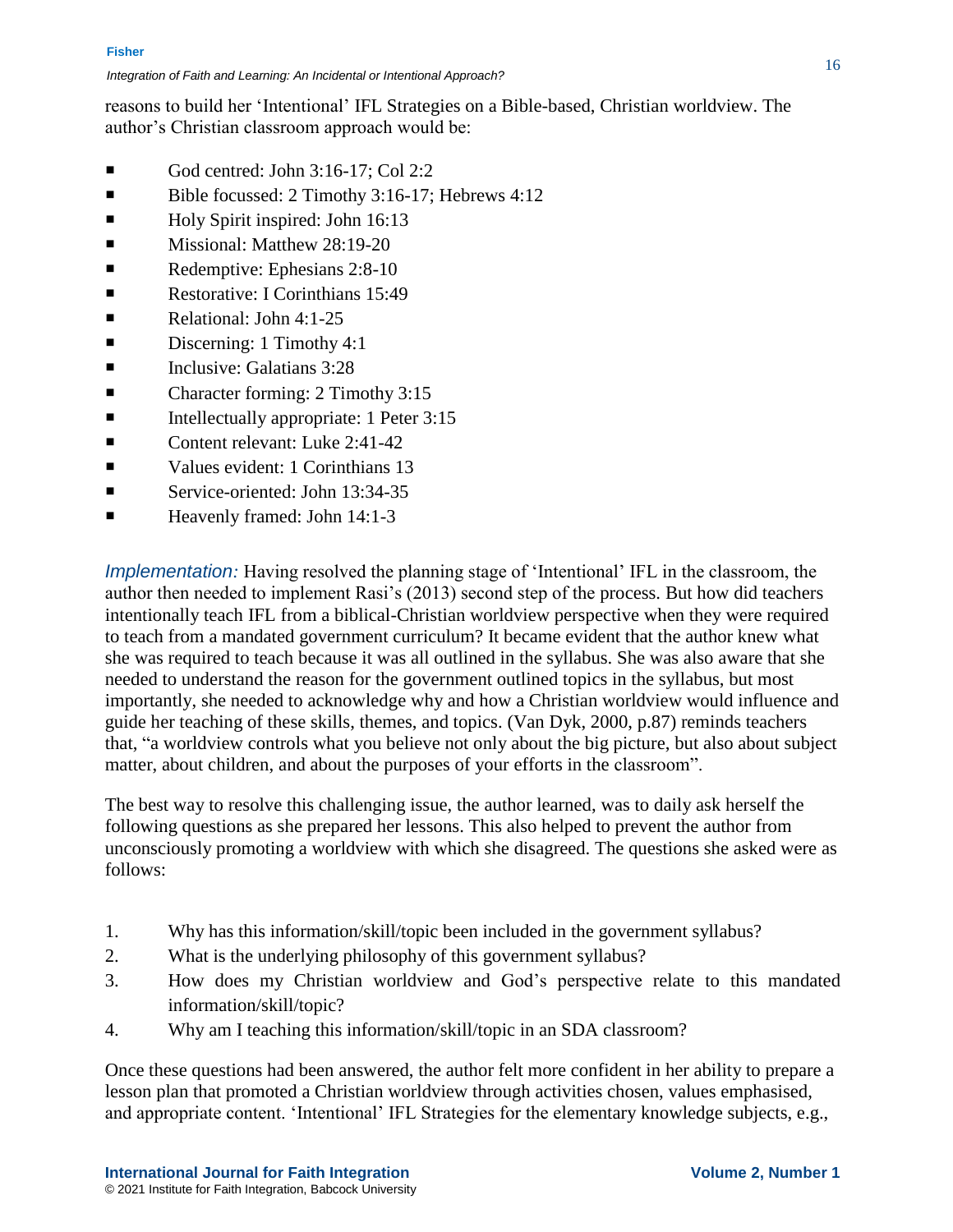History and Geography, the author discovered, become quite evident and achievable. Teaching elementary skill subjects, e.g., Mathematics and Spelling, from a Christian worldview, on the other hand, was a challenge for the author. However, she identified honesty, truthfulness, reliability, care, and discernment as some examples of the essential Christian values that could be appropriately discussed and communicated throughout the Spelling, Language Arts, and Mathematics lessons.

Contemporary Christian teachers have access to a wide variety of available resources that were unavailable when the author was a young teacher. Today, resources can be found on the internet, in Christian book shops, at conferences, and through research articles that can assist and aid Christian teachers in the application of 'Intentional' IFL Strategies in their Christian classroom. For example: Akers and Moon (1980b), Taylor (2000), Van Brummelen (2009) and Roller (2013) have all documented a variety of practical strategies and ideas that can assist Christian teachers to intentionally apply IFL in specific academic subjects across the curriculum. Akers and Moon (1980b) suggest practical ideas for integrating faith across the curriculum. (Taylor, 2000, p.3) classifies his list of IFL Strategies as "contextual, illustrative, conceptual and experimental". He discusses each strategy in a very practical manner and provides ideas regarding their classroom application. In the article, *Twenty-One Methods of Biblical Faith-Learning Integration,* (Roller, 2013, p.29) has delineated "twenty-one methods of biblical faith-learning integration… as natural, intentional, or strategic". Roller's (2013) article is aimed at the tertiary education sector, but he presents ideas that are applicable for any classroom e.g., classroom prayer, devotionals, class reflections, etc., Van Brummelen's (2009) *Walking with God in the classroom: Christian approaches to teaching and learning* can provide some valuable pedagogical ideas and insights for the classroom teacher.

An area of 'Intentional' IFL that is noticeably lacking in the research literature, the author has noted, involves biblical literacy's role in elementary Christian education. If students are to develop a plausible Christian worldview and discover the dynamic nature of God's Word, then they need to regularly interact with the Bible so that the Living Word of God can speak to them and teach them (Castle, 1993). Many decades ago, White (1943) wrote that Bible Study provides the highest form of mental stimulation because the student is in touch "with the thoughts of the Infinite" (p. 124). Jeynes' (2009) research has shown that in the Christian classroom Bible study can provide students with intellectual as well as spiritual benefit. Jeynes further found that students with the highest level of biblical literacy ranked the highest in academic achievement and displayed the best behaviour of the three groups in the cohort. Interestingly, those with the lowest level of biblical literacy had the lowest academic scores and the worst behaviour of the three groups. Because of these significant academic results, the author suggests that Jeyne's research needs more recognition and acknowledgement in Christian elementary schools.

Because of the acknowledged benefits of Bible study in the classroom, the author created a program that uses interactive age-specific strategies for introducing beginner readers to biblical literacy (Fisher, 2014). The author discovered that she could introduce her five and six-year-old students to biblical literacy in the Bible lesson using the same skills used to teach early literacy acquisition in the Language Arts subject. In teaching age-appropriate biblical literacy skills to elementary-aged students, positive interactions with and love of the Bible is the goal. As a result of using this Bible reading approach in the elementary classroom one non-Christian parent contacted the author to discuss which version of the Bible she should buy for her son as he had requested one for his birthday.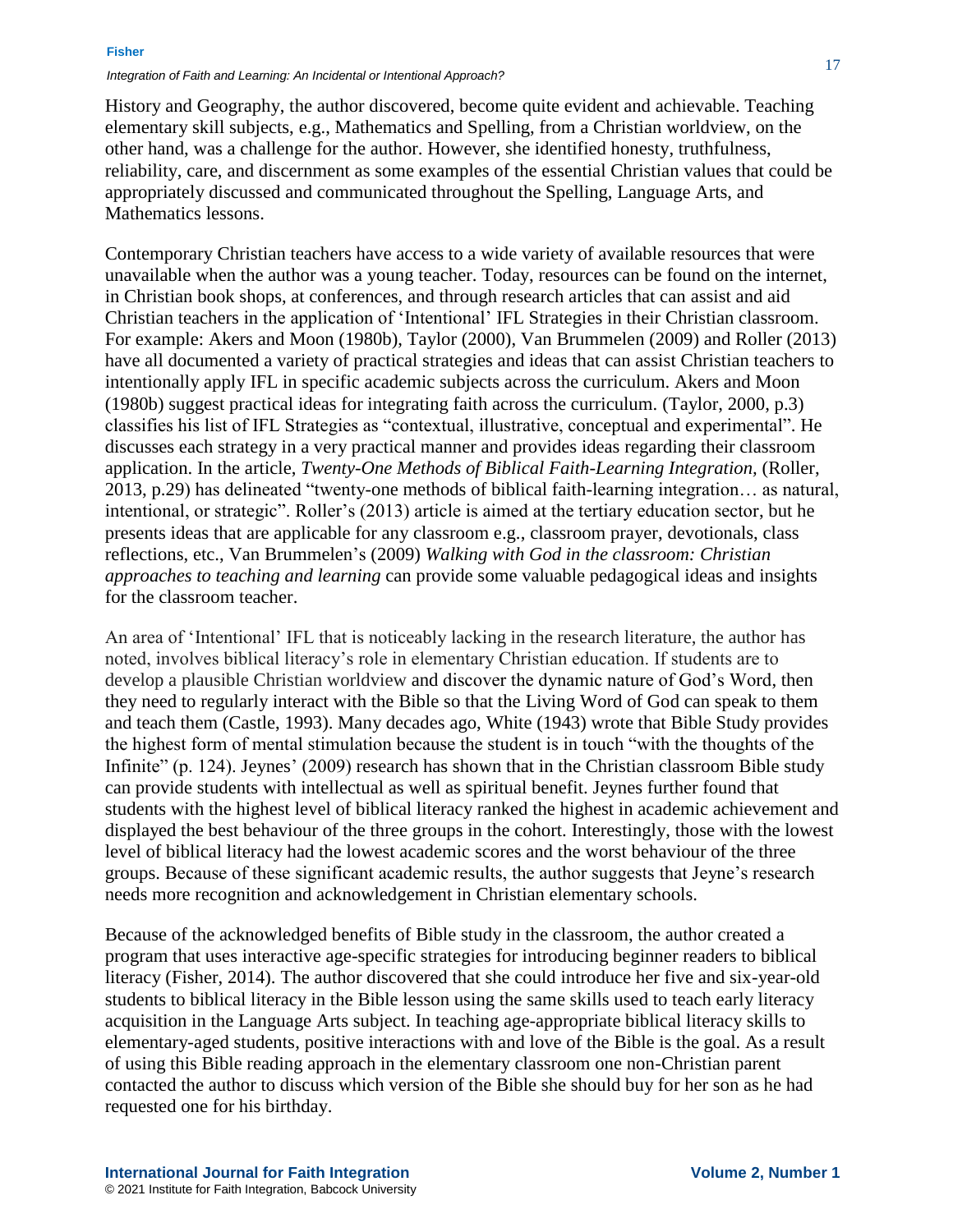On another occasion, an uncle of a five-year-old student, from a different denomination, saw his nephew reading a Bible at home. At first, he thought his nephew was just pretending to read, but on closer inspection discovered his nephew was actually reading the words all by himself despite him being only five years of age. The surprised uncle came and visited the author and requested he spend a day observing the classroom, students, and teacher. At the end of the observation day, the uncle commented that he was about to commence a Christian school in another state and asked could he use what he had observed as a blue-print for his new school? From this experience, the author learnt to never underestimate the power of God's Written Word in the classroom, the lives of the students, and the formal curriculum.

### **Intentional' IFL Christian Strategies in the Hidden Curriculum**

The 'Hidden Curriculum' can be intentionally planned as illustrated in Table 2 below. The author acknowledges that these are only a sample of what Christian teachers can and are including in their school's 'Hidden Intentional' IFL Strategies. It is important to note, however, that whatever happens in a school on a daily basis is either endorsing or invalidating 'Intentional' Christian IFL in the school.

| <b>School Zone</b>              | <b>Intentional Hidden Curriculum</b>                                                                                                                                                                                                                            |
|---------------------------------|-----------------------------------------------------------------------------------------------------------------------------------------------------------------------------------------------------------------------------------------------------------------|
| 1. Campus, Buildings and Garden |                                                                                                                                                                                                                                                                 |
| 1a. Campus Entrance             | Appropriate school signage indicating a SDA School. Neat and<br>tidy school campus.                                                                                                                                                                             |
| 1b. Entrance Foyer              | The school motto and aims displayed appropriately, a bulletin<br>board to display Christian artwork completed by the students,<br>paintings by Christian artists, e.g. Phil McKay<br>https://www.philmckay.com/ to showcase the schools Christian<br>worldview. |
| 1c. School Buildings Exterior   | Bible story graphics, Bible verse, or Bible values painted on the<br>walls in the school playground to remind the children while<br>they are playing outside that this is God's school.                                                                         |
| 1d. Class Garden                | A class garden is an opportunity for children to experience and<br>intentionally engage with and care for God's second book:<br>Nature.                                                                                                                         |
|                                 | Object lessons explaining God's love for even the smallest<br>creature along with many faith analogies can be discovered in<br>this natural environment.                                                                                                        |

**Table 2.** 'Intentional' ILF Strategies evidenced in the School's 'Hidden Curriculum'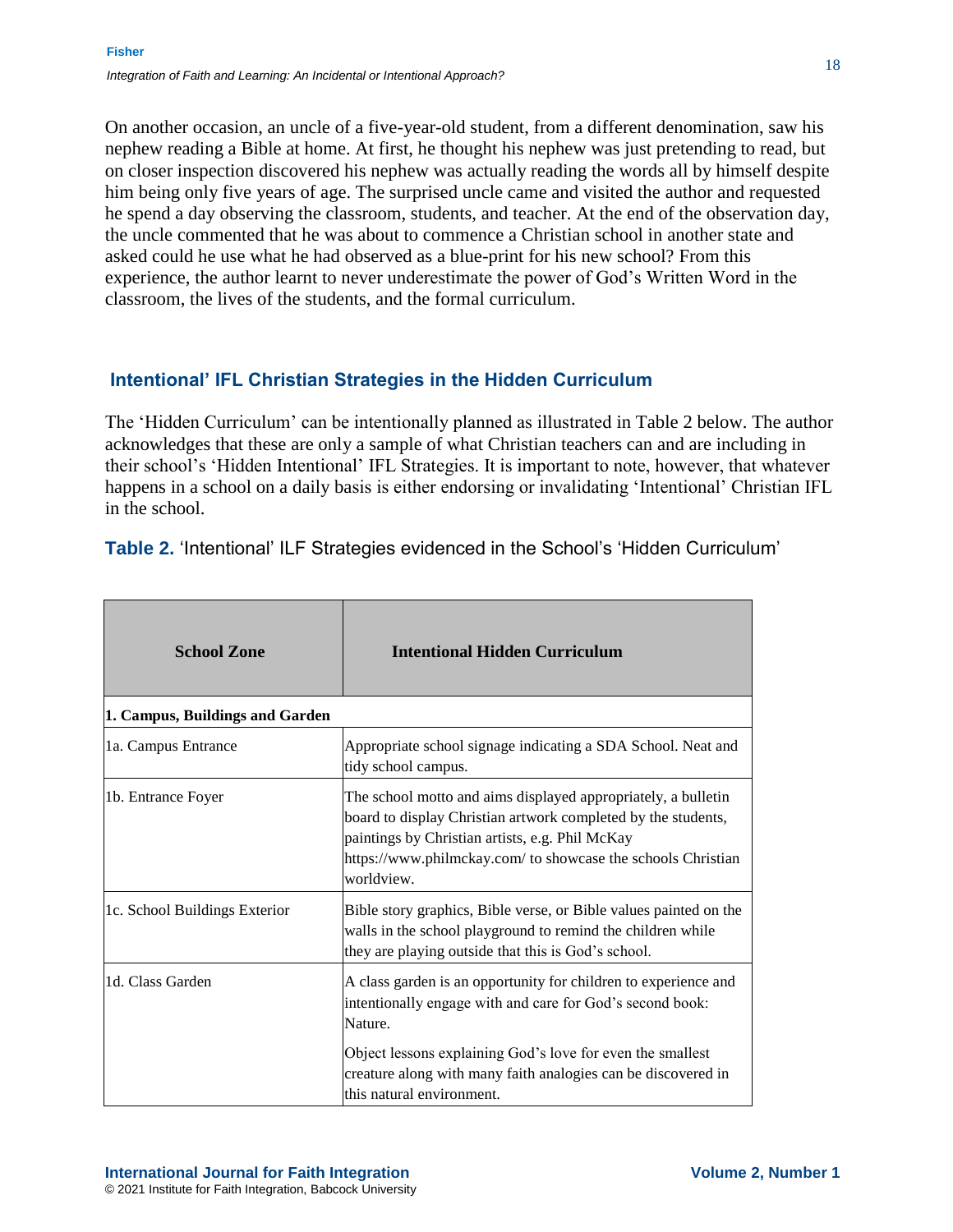| 1e. Library                  | Books that promote a Christian Worldview, Faith Heroes, SDA<br>Church History, Christian Heritage, Christian Values,<br>Missionary Biographies, Bible Stories, and God in Nature are<br>all a silent witness of the school's Christian ethos.                                           |
|------------------------------|-----------------------------------------------------------------------------------------------------------------------------------------------------------------------------------------------------------------------------------------------------------------------------------------|
| 1f. School Corridors         | A Bible text in the school corridor helps to remind the children<br>that the school is intentionally Christian. It is a constant visual<br>reminder to all who walk by that this is a faith-based learning<br>environment.                                                              |
| 1g. School Grounds           | Neatly kept gardens, rubbish removed and a tidy campus bear<br>witness to a God of order.                                                                                                                                                                                               |
| 1h. Staff Attire             | Staff appropriately dressed for work indicates that they<br>recognize their role as a visual representative of Jesus in the<br>classroom.                                                                                                                                               |
| 2. Sport Facilities          |                                                                                                                                                                                                                                                                                         |
| 2a. Physical Education class | The values of sportsmanship rather than competition are<br>encouraged because of a Christian ethos.                                                                                                                                                                                     |
| 2b. Sport                    | To compete against their own achievements, rather than<br>competing to be the best in the group, is a worthy goal for all<br>students in a Christian school sporting event and/or individual<br>sporting activity.                                                                      |
| 3. The Classroom             |                                                                                                                                                                                                                                                                                         |
| 3a. Textbooks                | To identify the underlying worldview of a class textbook is<br>vitally important so conflicting messages are not conveyed in<br>the classroom.                                                                                                                                          |
| 3b. Wall Displays            | By displaying a Christian motto or Bible verse in the front of<br>the classroom, the children are reminded that this is a Christian<br>classroom, and when visitors come to the classroom they will<br>know that this classroom has an 'Intentional' Christian<br>approach to learning. |
| 3bc. Bulletin Board          | A Bulletin Board can be a constant visual reminder of the<br>worldview theme being studied.                                                                                                                                                                                             |
| 3d. Nature Corner            | A nature corner can encourage participatory discovery about<br>God's second book.                                                                                                                                                                                                       |
| 3e. Personal Bibles          | Encourage every child to have their own Bible or ensure a class<br>set is available.                                                                                                                                                                                                    |
| 3f. Quiet Space              | Create a quiet area with cushions, mats, etc., so children can sit<br>and quietly read, pray, play Bible games, or read a large Family<br>Bible.                                                                                                                                        |
| 3g. Prayer Box               | Children can place prayer requests in the box that is prayed<br>over by the teacher at least once a week.                                                                                                                                                                               |
| 3h. Classroom Management     | Redemptive discipline rather than punitive discipline seeks to<br>achieve the best faith-based results towards Christian                                                                                                                                                                |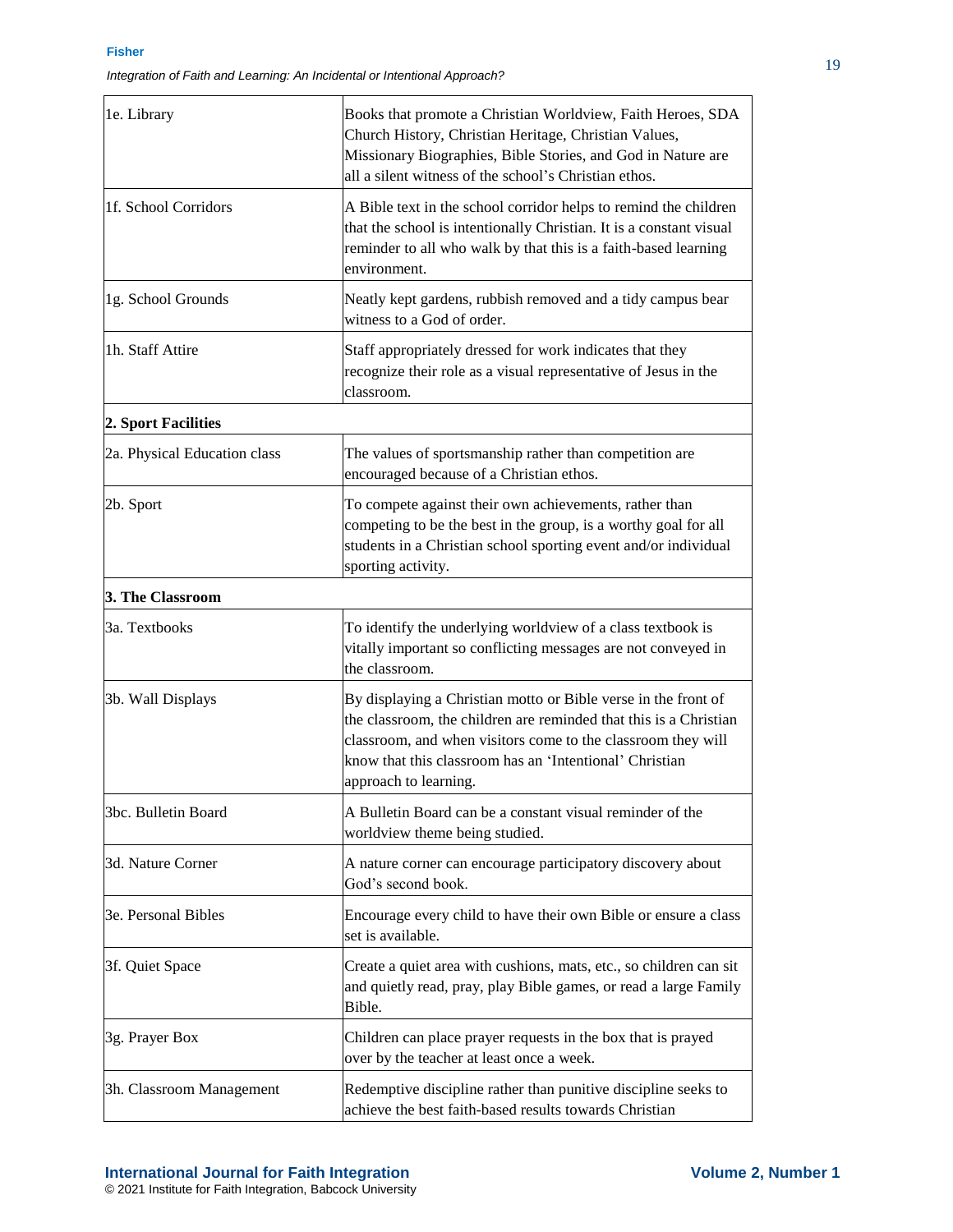|                                | discipleship.                                                                                                                                                                                                                                                                                                                                                                                                                                                                                                                   |
|--------------------------------|---------------------------------------------------------------------------------------------------------------------------------------------------------------------------------------------------------------------------------------------------------------------------------------------------------------------------------------------------------------------------------------------------------------------------------------------------------------------------------------------------------------------------------|
| 3i. Teacher Demeanor           | A happy teacher is a positive Christian advertisement in a<br>Christian school.                                                                                                                                                                                                                                                                                                                                                                                                                                                 |
| 4. Extra-curricular            |                                                                                                                                                                                                                                                                                                                                                                                                                                                                                                                                 |
| 4a. Community Service Projects | Selfless service to others and engaging in social justice issues<br>are important aspects of a Christian worldview. For example:<br>prepare 'Thank You' cards or organise a 'Thank You' party for<br>the Janitor, School Secretary, Principal, Gardener; collect food<br>to distribute to the disadvantaged families in the community;<br>clean up the litter on the roadside near the school; pray for<br>overseas missionaries; share random acts of kindness; make<br>get-well cards for the children in the local hospital. |
| 4b. School Concert/Performance | A school concert can portray a Christian message to the<br>audience.                                                                                                                                                                                                                                                                                                                                                                                                                                                            |
| 4c. School Band/Choir          | Musical group activities can assist students to feel part of a<br>Christian outreach group that has similar goals and principles.                                                                                                                                                                                                                                                                                                                                                                                               |
| 4d. Church Worship Programs    | Providing church worship programs for SDA churches can<br>demonstrate what is happening at the school while sharing the<br>school's ethos and worldview.                                                                                                                                                                                                                                                                                                                                                                        |

### **Conclusion**

The classroom scenario, as recounted in the introduction of this article, illustrates how 'Intentional' and 'Incidental' IFL can occur in the lesson, but the 'Intentional' learning had to happen first before the 'Incidental' learning could be initiated by the class. Therefore, the author proposes that perhaps the 'Intentional' IFL approach should precede the 'Incidental'. That is, the teacher should proactively seek effective means to transmit the subject area within a biblical-Christian worldview, utilizing corresponding faith-nurturing strategies. Then, while following this 'Intentional' approach, be open to the guidance of the Holy Spirit through student comment and questions and maximize the serendipitous 'Incidental' faith-affirming encounters that may transpire.

(Naugle, n.d., p.2) challenges Christian teachers with the following thought: "The question isn't whether or not faith is integrated with learning. Faith is always integrated with learning. Rather the real question is which faith is integrated with learning". Effective 'Intentional' IFL, the author discovered:

- is noticeably God-centric;
- offers an inquiry-based approach while providing an induction into the Christian faith traditions;
- promotes the foundational concept that God's Word contains the ultimate truth;
- gives students an opportunity to be immersed in the Christian worldview, while at the same time seeing it modeled and applied.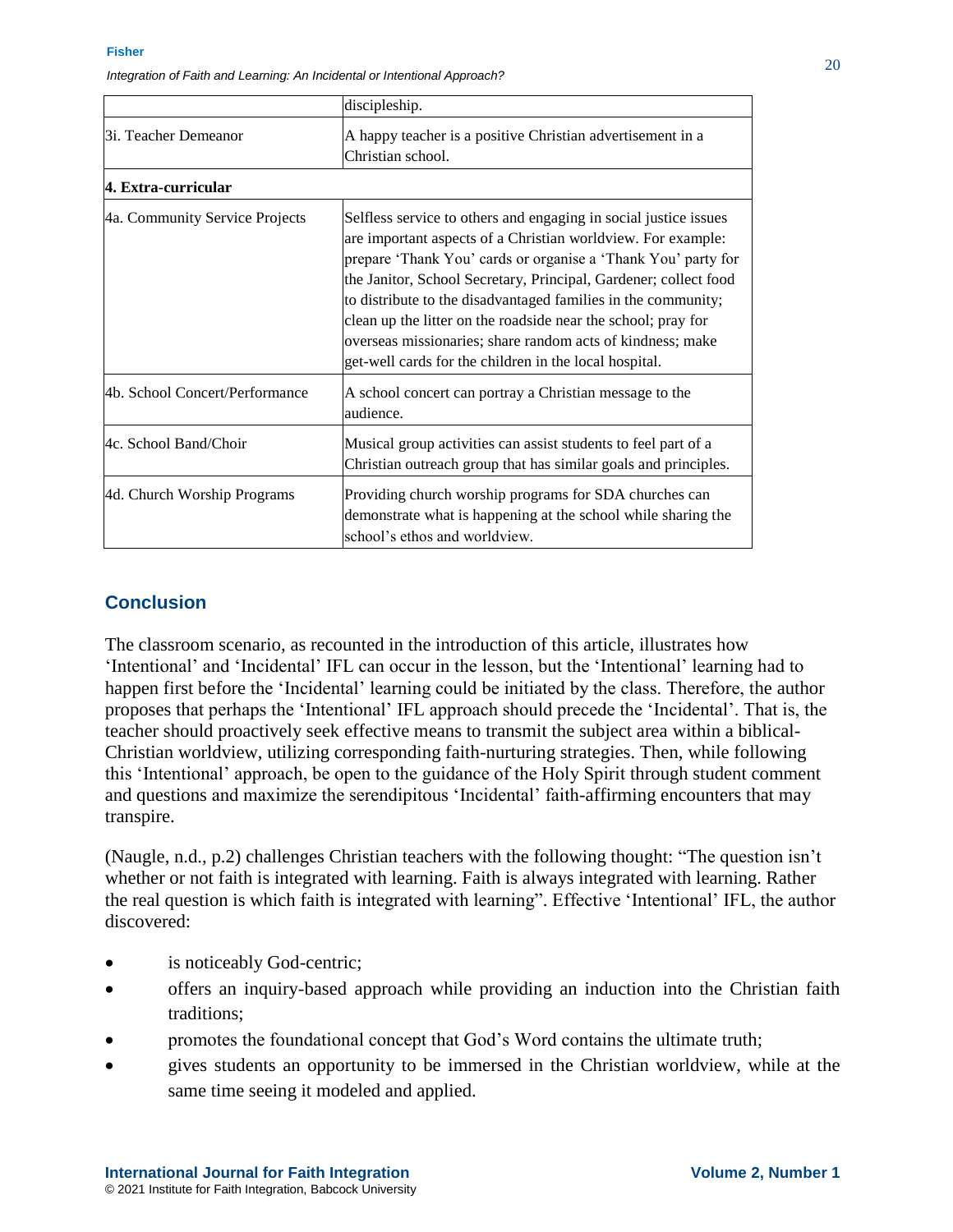- provides a learning environment where each student has the opportunity to discern right from wrong, truth from error and fact from opinion;
- encourages students in autonomous decision making and personal worldview discovery;
- is intentional and systematic in approach;
- encompasses more than an academic understanding; and
- needs to be 'Intentional' and planned since IFL is much more than just random and 'Incidental' IFL encounters.

To teach an 'Intentional' Faith and Learning Approach, both intentionally and incidentally across the curriculum, the author contends, is the Christian teacher's mandate, BUT, teachers need to remember that:

- Within SDA educational institutions, it is feasible that some students may not choose to espouse the teacher's faith traditions;
- Decisions and choices made by individual students are not controlled by the teacher;
- It is the SDA teacher's responsibility to be a disseminator of a Christian worldview, while simultaneously reminding herself that a worldview is an individual and personal matter; and

 "The final objective of teacher implementation of IFL is student integration", but "integration needs to take place in the mind and lives of students to be completely fulfilled" because, "student perception, attitude, and participation in integration of faith and learning are essential" (Korniejczuk, 1994, p. 140-141).

Finally, (White, 1952, p.19) offers encouragement to Christian teachers by saying that:

He who co-operates with the divine purpose in imparting to the youth a knowledge of God, and moulding the character into harmony with His, does a high and noble work…an education that secures to the successful student his passport from the preparatory school of earth to the higher grade, the school above.

This quotation is the goal of Christian education, and it is the prayer of the author that recounting her IFL experiences will be of benefit to teachers as they endeavor to lead students to experience a loving God who longs to dwell with His children. She hopes that Christian education will not be taught from a dualistic, non-Christian worldview perspective, but rather as an intentional approach that includes the 'Incidental' as well as the planned 'Intentional' faith-based experiences across the Formal and Informal Christian Curriculum.

### **References**

Akers, G. (1993). Nurturing faith in the Christian school. *Adventist Education, 56*(2), 4-8.

- Akers, G. & Moon, R. (1980a). Integrating learning, faith, and practice in Christian education *- Part I.* Retrieved from http://christintheclassroom.org/vol\_08/08cc\_001-016.htm
- Akers, G. & Moon, R. (1980b). Integrating learning, faith, and practice in Christian education *- Part II.* Retrieved from http://christintheclassroom.org/vol\_08/08cc\_017-031.htm
- Beardsley, L. (2009). Issue and trends in Adventist education worldwide*.* Retrieved from

http://christintheclassroom.org/vol\_40/40cc\_519-542.pdf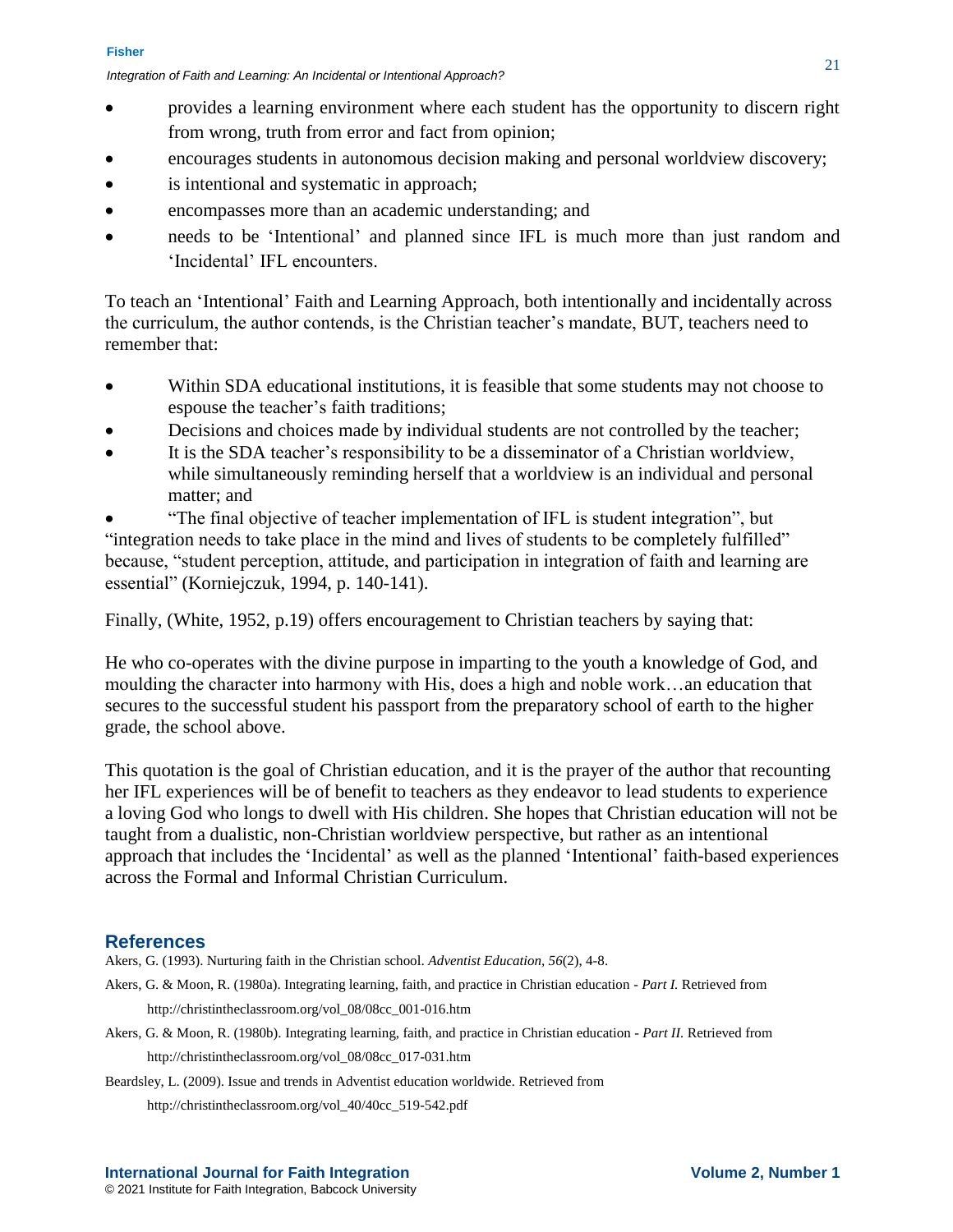Burton, L. & Nwosu, C. (2003). Student perceptions of the integration of faith, learning, and practice in an educational methods course. *Journal of Research on Christian Education, 12*(2), 101-135.

Castle, T. (1993). *Teaching the Bible to children.* London, UK: Marshall Pickering.

- Chadwick, R.P. (1982). *Teaching and learning: An integrated approach to Christian education.* Old Tappan, NJ: Fleming Revell.
- Crenshaw, C. (2013). Teaching for transformation: Engaging a Christian worldview in teacher education courses to address K-12 social issues*.* Retrieved from https://baylor-ir.tdl.org/bitstream/handle/2104/.../Christina\_Crenshaw\_PhD-1.pdf?...1...
- Edlin, R. (2014). *The cause of Christian education* (4<sup>th</sup> ed.). Sioux Centre, IA: Dordt College Press.
- Fisher, B. (2014). Interactive age-specific strategies for introducing beginner readers to the Bible as an authentic text*.* Retrieved from https://research.avondale.edu.au/edu\_chapters/27/
- Fisher, B. J. (2010). *Developing a faith-based education. A teacher's manual.* Terrigal, NSW: David Barlow Publishing.
- Gaebelein, F. E. (1968). *The patterns of God's truth: Problems of integration in Christian education.* Winona Lake, IN: BMH Books.
- Harris, R. A. (2004*). The integration of faith and learning: A worldview approach*. Eugene, OR: Cascade Books.
- Hegland, M. (1954). *Christianity in education*. Minneapolis 15, MN: Augsburg Publishing House.
- Heie, H., & Wolfe, D. l. (1987). *The reality of Christian learning*. Grand Rapids, MI: William B. Eerdmans.
- Holmes, A. F. (1987). *The idea of a Christian college* (Rev. ed). Grand Rapids, MI: Eerdmans.
- Holy Bible, New International Version (1984). Grand Rapids, MI: Zondervan Bible Publishers.
- Jeynes, W. H. (2009). The relationship between Bible literacy and academic achievement and school behaviour. *Education and Urban Society, 41,* 419–436.
- Korniejczuk, R. (1994). Stages of deliberate teacher integration of faith and learning: The development and empirical validation of a model for Christian education*.* Retrieved from

https://digitalcommons.andrews.edu/cgi/viewcontent.cgi?article=1497&context=dissertations

- Korniejczuk, R. (1998). Integration of faith and learning theory and practice. Part II*.* Retrieved from http://christintheclassroom.org/vol\_21/21cc\_395-415.htm
- Korniejczuk, R. & Kijai, J. (1994). Integrating faith and learning: Development of a stage model of teacher implementation. *Journal of Research on Christian Education, 3*(1), 79-102.
- Litfin, D. (2004). *Conceiving the Christian college*. Grand Rapids, MI: Eerdmans.
- Palmer, P. (1998). *The courage to teach: Exploring the inner landscape of a teacher's life.* San Francisco, CA: Jossey-Bass Publishers.
- Naugle, D. (n.d.). Models of faith and learning in higher education. Retrieved from https://www3.dbu.edu/naugle/pdf/institute\_handouts/general/models\_faith\_learning.pdf
- Nwosu, C. (1999). Integration of faith and learning in Christian higher education. Professional development of teachers and classroom implementation. Retrieved from https://digitalcommons.andrews.edu/dissertations/607/
- Poe, H. L. (2004). *Christianity in the academy: Teaching at the intersection of faith and learning*. Grand Rapids, MI: Baker Academic.
- Rasi, H. (2013). The integration of faith and values with teaching and learning: A definition and applications. Retrieved from http://christintheclassroom.org/ifl\_definition.html
- Roller, R. (2013). Twenty-one methods of biblical faith-learning integration. Retrieved from http://circle.adventist.org/download/21FaithIntegration.pdf
- Roy, D. (2001). Integrating faith and learning revisited: A cosmic perspective*.* Retrieved from http://christintheclassroom.org/vol\_28/28cc\_613-625.htm